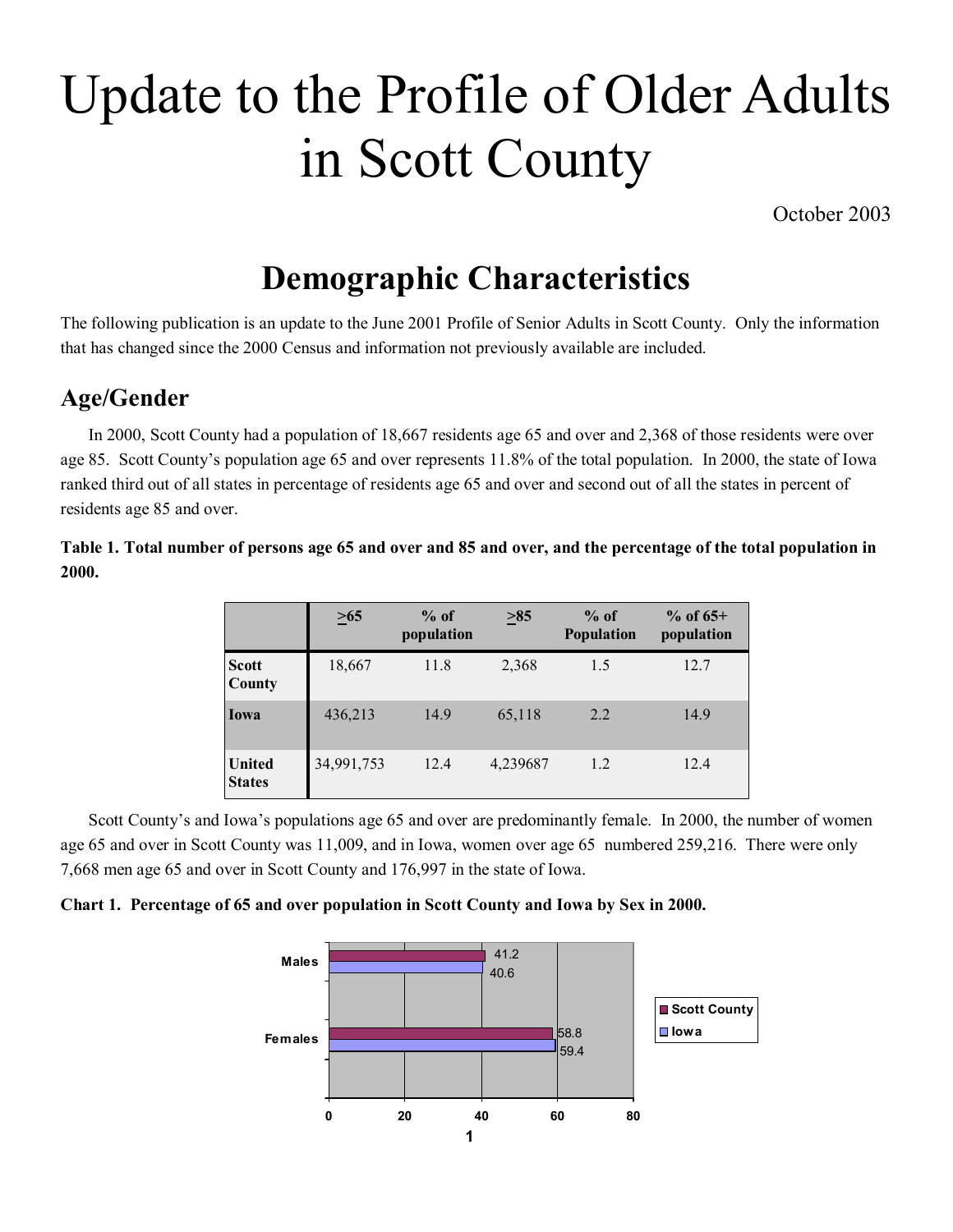#### **Marital Status**

Marital status by age is new to the U.S. Census. You can see by the following table that most seniors are either currently married or widowed with the majority of the widowed population being female. The table also shows that it was common to marry and not to divorce.

|  | Table 2. Marital status of males age 65 and over by |
|--|-----------------------------------------------------|
|  | sex in Scott County, Iowa, and the United States in |

**Table 3. Marital status of females age 65 and over in Scott County, Iowa, and the United States in 2000.** 

|                                     | <b>Scott</b> | Iowa    | U.S.       |                                     | <b>Scott</b> | Iowa    | U.S.      |
|-------------------------------------|--------------|---------|------------|-------------------------------------|--------------|---------|-----------|
|                                     | County       |         |            |                                     |              |         |           |
| <b>Males</b>                        |              |         |            | <b>Females</b>                      |              |         |           |
| Never married                       | 271          | 7333    | 633,021    | Never married                       | 543          | 10,383  | 888,776   |
| <b>Presently married</b>            | 5647         | 130,401 | 10,049,179 | <b>Presently</b><br>married         | 4284         | 104,476 | 7,781,351 |
| <b>Married but</b><br>spouse absent | 46           | 813     | 174,466    | <b>Married but</b><br>spouse absent | 34           | 758     | 194,758   |
| Other                               | 239          | 7,237   | 561,019    | Other                               | 476          | 11,830  | 844,907   |
| Widowed                             | 1082         | 22,765  | 1,999,187  | Widowed                             | 4927         | 118,092 | 9,333,130 |
| <b>Divorced</b>                     | 413          | 8,622   | 965,454    | <b>Divorced</b>                     | 848          | 13,667  | 1,533,680 |
|                                     |              |         |            |                                     |              |         |           |

#### **Racial Analysis**

Scott County and Iowa maintain a predominantly white senior population, which is quite different than the national distribution.

**Table 4. Race and distribution of the residents 65 and over in Scott County, Iowa, and the United States in 2000.**

**Table 5. Race and distribution of the residents 85 and over in Scott County, Iowa, and the United States in 2000.** 

|                                      | <b>Scott County</b> | Iowa    | <b>United States</b> |                                                         | <b>Scott County</b> | Iowa     | <b>United States</b> |
|--------------------------------------|---------------------|---------|----------------------|---------------------------------------------------------|---------------------|----------|----------------------|
| White                                | 95.0%               | 98.3%   | 85.8%                | White                                                   | 96.0%               | $96.7\%$ | 86.1%                |
| <b>Black</b>                         | 1.4%                | 0.8%    | 8.0%                 | <b>Black</b>                                            | 2.5%                | $0.6\%$  | 6.4%                 |
| American<br>Indian,<br>Asian/Pacific | 0.7%                | $0.4\%$ | 2.7%                 | American<br>Indian,<br>Asian/Pacific<br><b>Islander</b> | 0.2%                | $2.0\%$  | $1.6\%$              |
| Other/two or<br>more races           | 0.8%                | 0.4%    | 2.3%                 | Other/two or<br>more races                              | 0.6%                | $0.3\%$  | 1.5%                 |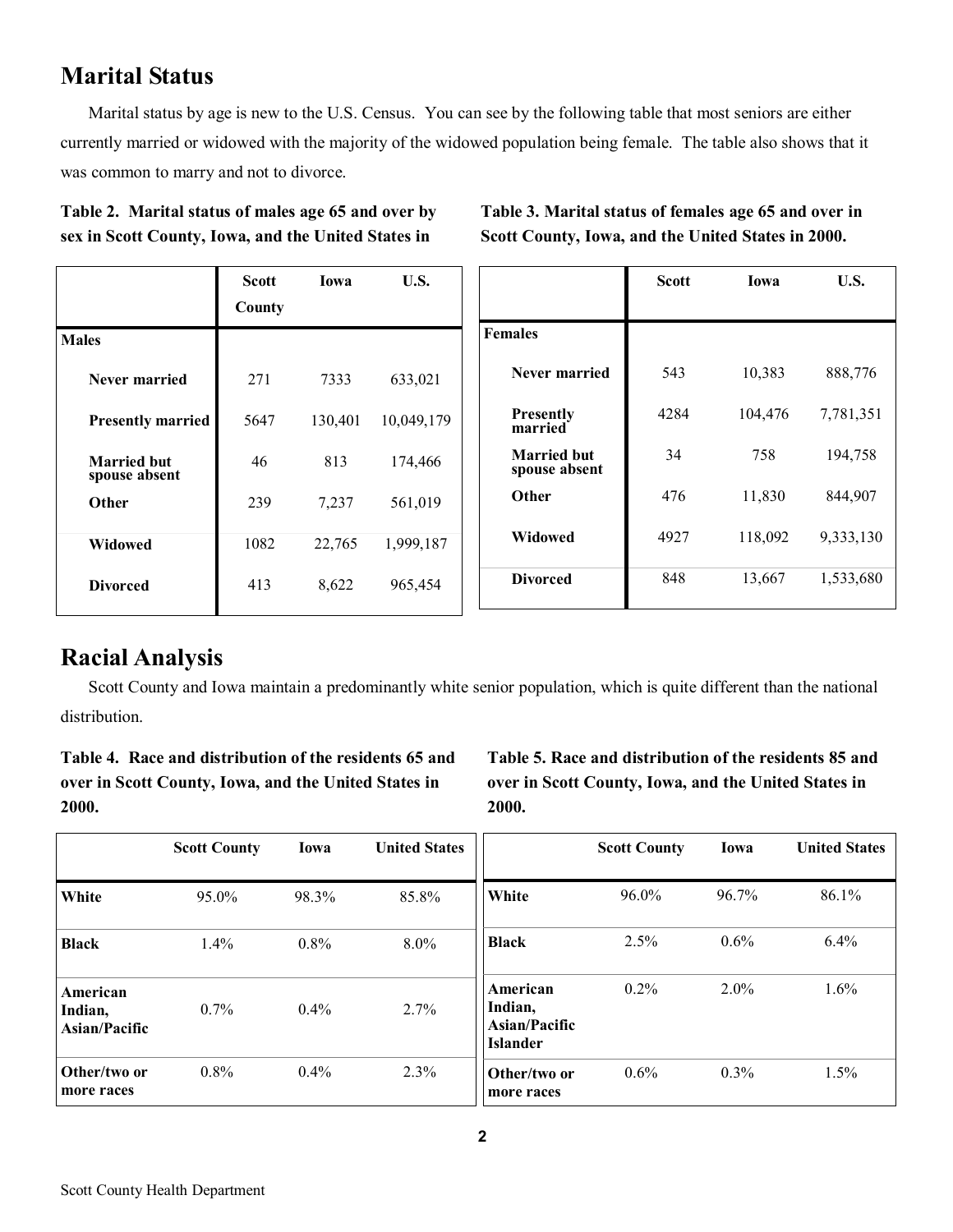## **Primary Language Spoken In Home**

**Table 6. Primary language (other than English) spoken at home where the householder is age 65 and over in Scott County, Iowa, and the United States in 2000.**

|                        | <b>Scott County</b> | Iowa  | U.S.    |
|------------------------|---------------------|-------|---------|
| Spanish                | 327                 | 3,286 | 541,694 |
| Indo-European          | 461                 | 9,690 | 454,116 |
| Asian/Pacific Islander | 75                  | 1,077 | 242,636 |
| Other                  | 37                  | 355   | 40,986  |

# **Socio-Economic Cultural Demographic Features**

In 2000, the 65 and over population in Scott County had a poverty rate of 5.6%. In Iowa and the United States the poverty rate for seniors was 9.0% and 10.6% respectively. The poverty rate for senior adults is likely to be related to the income distribution and the percentage of income allocated for housing.

#### **Income**

The income distribution for Scott County seniors is quite similar to that of Iowa. Most seniors income fall in the range of \$15,000 and \$49,999. However, almost onethird of Scott County and Iowa seniors have an income of less than \$25,000.

According to the chart below there were fewer Scott County seniors who were at or below the poverty level in 2000. The poverty rate for seniors in Scott was at 5.6% which is much less than Iowa and about one-half the national rate.

**Table 7. Income distribution of the population age 65 and over in Scott County and Iowa in 2000.**

| <b>Yearly Income</b> | <b>Scott County</b> | <b>Iowa</b> |
|----------------------|---------------------|-------------|
| $<$ \$10,000         | 6.4%                | 8.4%        |
| \$10-14,999          | $8.2\%$             | 8.8%        |
| \$15-24,999          | 14.6%               | 14.5%       |
| \$25-34,999          | $11.1\%$            | 11.0%       |
| \$35-49,999          | 10.8%               | 9.7%        |
| \$50-74,999          | 7.6%                | 6.8%        |
| $$75,000+$           | 7.3%                | 4.9%        |

**Seniors at or below 100% of poverty in Scott County, Iowa, and the United States in 2000.** 

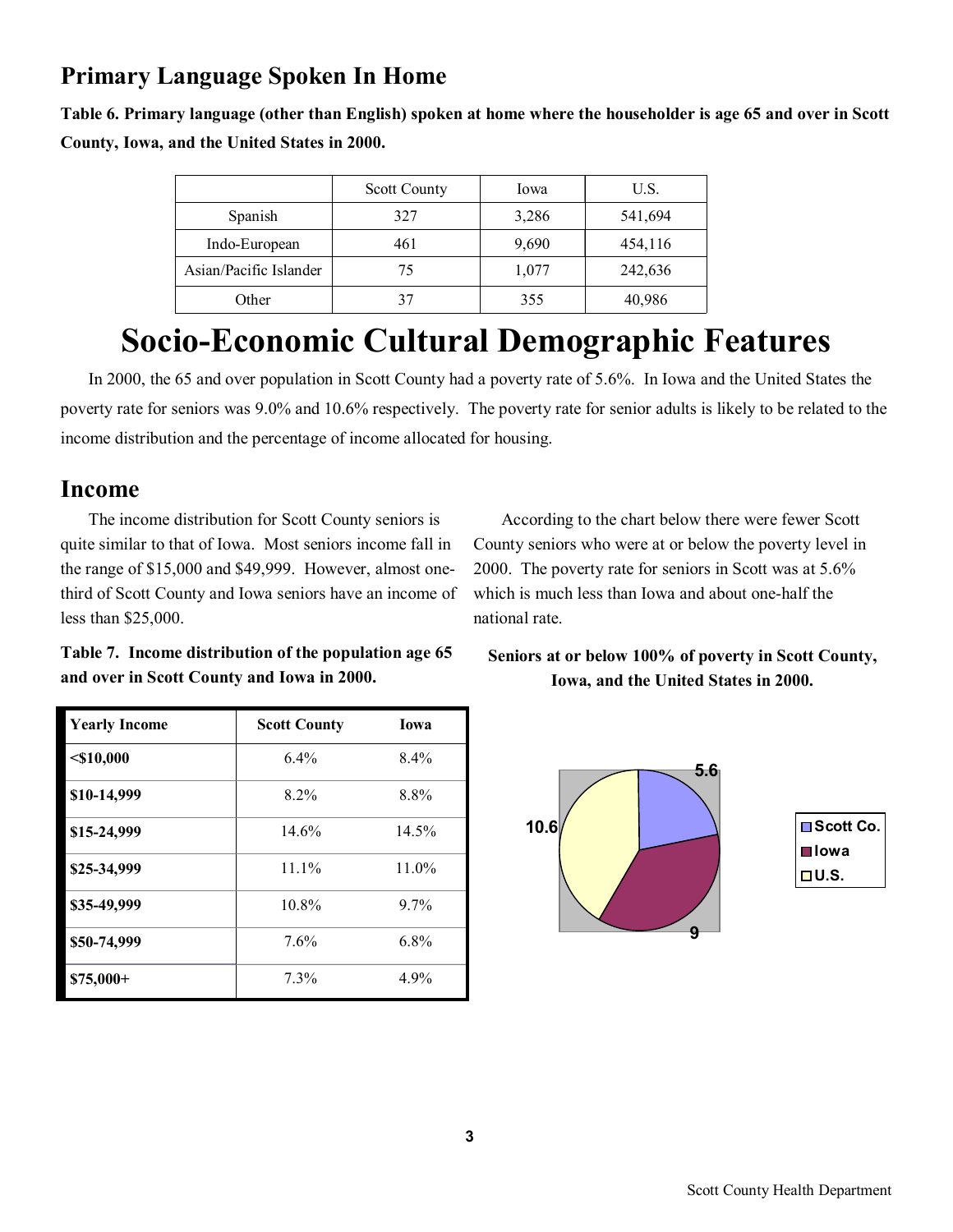## **Education**

Education level by age is new to the U.S. Census. The following table is a breakdown of the different levels of education of seniors in Scott County, Iowa, and the United States. Scott County's statistics are fairly similar to Iowa and the United States in almost all categories.

#### **Table 8. Highest level of education completed for men age 65 and over in Scott County, Iowa, and the United States in 2000.**

**Table 9. Highest level of education completed for females age 65 and over in Scott County, Iowa, and the United States in 2000.** 

|                             | <b>Scott County</b> | Iowa     | U.S.    |                            | <b>Scott County</b> | Iowa  | U.S.    |
|-----------------------------|---------------------|----------|---------|----------------------------|---------------------|-------|---------|
| Less than $9th$ grade       | 16.3%               | 18.1%    | 17.0%   | Less than $9th$ grade      | 12.7%               | 13.6% | 16.6%   |
| $9-12$ <sup>th</sup> grade  | $16.0\%$            | 14.3%    | 16.7%   | $9-12$ <sup>th</sup> grade | 19.2%               | 13.8% | 18.5%   |
| High school grad.           | 30.6%               | 39.4%    | 27.8%   | High school grad.          | 39.6%               | 43.8% | 35.1%   |
| Some college                | 16.5%               | $13.0\%$ | 16.0%   | Some college               | 16.3%               | 16.5% | 15.4%   |
| Associate's degree          | 1.4%                | 1.3%     | 2.4%    | Associate's                | 1.8%                | 2.5%  | 2.5%    |
| <b>Bachelor's degree</b>    | 10.8%               | 7.4%     | 11.2%   | <b>Bachelor's</b>          | 7.5%                | 6.8%  | 7.3%    |
| Graduate or prof.<br>degree | 8.4%                | 6.5%     | $9.2\%$ | Graduate or prof.          | 2.9%                | 3.1%  | $4.5\%$ |

#### **Housing**

According the United States Census Bureau, in 2000, there were a total of 12,163 Scott County seniors who owned or rented their homes compared to 278,067 in Iowa. This translates to about 65% of Scott County senior adults and 64% of senior adults in Iowa owning or renting their home. In Scott County, 73% of householders age 65 and over own their home while 17% are renting and about 9% live in group quarters. The following table displays the 2000 data on owner and renter occupied housing for persons age 65 and over in Scott County.

**Table 10. Owner and renter occupied housing for persons 65 and over where householder is 65 or over in Scott County according to the 2000 census.**

| Type of housing        | Number of housing units |
|------------------------|-------------------------|
| Owner Occupied         | 9,850                   |
| Renter Occupied        | 2,313                   |
| Live in group quarters | 1,230                   |